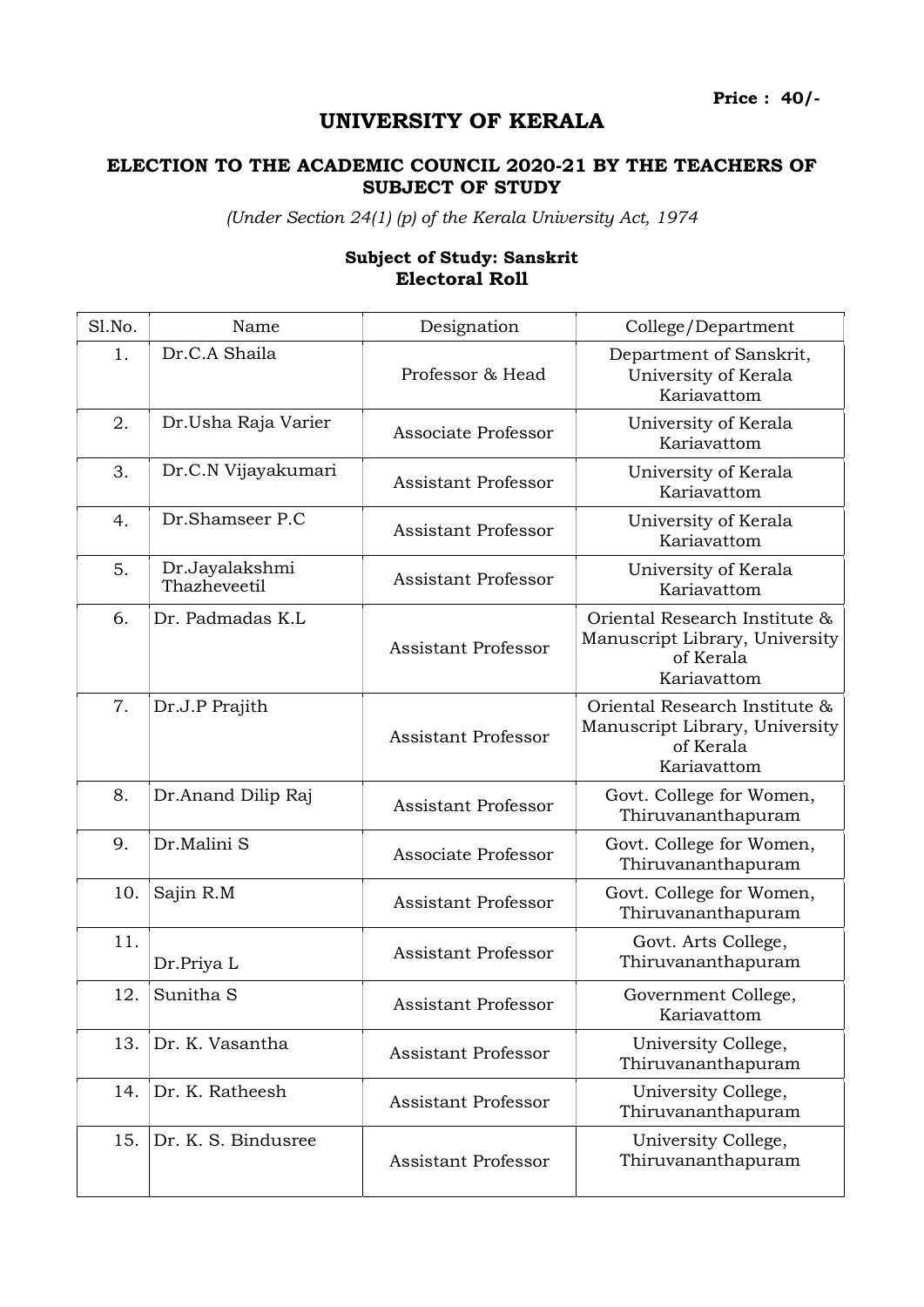| 16. | Dr. Sajna. S           | <b>Assistant Professor</b>              | University College,<br>Thiruvananthapuram     |
|-----|------------------------|-----------------------------------------|-----------------------------------------------|
| 17. | Annapoorna Devi        | Assistant Professor                     | University College,<br>Thiruvananthapuram     |
| 18. | Shajeena. S            | <b>Assistant Professor</b>              | University College,<br>Thiruvananthapuram     |
| 19. | Mumthas R              | <b>Assistant Professor</b>              | University College,<br>Thiruvananthapuram     |
| 20. | Sreelakshmy V S        | <b>Assistant Professor</b>              | University College,<br>Thiruvananthapuram     |
| 21. | Sarika Sasi            | <b>Assistant Professor</b>              | University College,<br>Thiruvananthapuram     |
| 22. | Sajeesh C S            | <b>Assistant Professor</b>              | University College,<br>Thiruvananthapuram     |
| 23. | Dr.V.K Amala           | Principal                               | Govt. Sanskrit College,<br>Thiruvananthapuram |
| 24. | Dr.Unnikrishnan K      | Associate Professor<br>(Sahitya)        | Govt. Sanskrit College,<br>Thiruvananthapuram |
| 25. | Dr.Harinarayanan M     | Associate Professor                     | Govt. Sanskrit College,<br>Thiruvananthapuram |
| 26. | Uma A.K                | <b>Assistant Professor</b><br>(Nyaya)   | Govt. Sanskrit College,<br>Thiruvananthapuram |
| 27. | Dr.Devan E.M           | <b>Assistant Professor</b><br>(Nyaya)   | Govt. Sanskrit College,<br>Thiruvananthapuram |
| 28. | Dr.Shaniba M.M         | Assistant<br>Professor(Nyaya)           | Govt. Sanskrit College,<br>Thiruvananthapuram |
| 29. | Dr.Lakshmi Vijayan V.T | Assistant<br>Professor(Nyaya)           | Govt. Sanskrit College,<br>Thiruvananthapuram |
| 30. | Dr.Jasmine M.M         | Assistant<br>Professor(Nyaya)           | Govt. Sanskrit College,<br>Thiruvananthapuram |
| 31. | Leena C.P              | <b>Assistant Professor</b><br>(Sahitya) | Govt. Sanskrit College,<br>Thiruvananthapuram |
| 32. | Dr.Shyma K.A           | Assistant<br>Professor(Sahitya)         | Govt. Sanskrit College,<br>Thiruvananthapuram |
| 33. | Dr.Sobha P             | Assistant<br>Professor(Sahitya)         | Govt. Sanskrit College,<br>Thiruvananthapuram |
| 34. | Dr.P.V.Sreenivasan     | <b>Assistant Professor</b><br>(Vedanta) | Govt. Sanskrit College,<br>Thiruvananthapuram |
| 35. | Dr.P.Rajesh Kumar      | Assistant<br>Professor(Vedanta)         | Govt. Sanskrit College,<br>Thiruvananthapuram |
| 36. | Dr.Gayathridevi G      | <b>Assistant Professor</b><br>(Vedanta) | Govt. Sanskrit College,<br>Thiruvananthapuram |
| 37. | Dr.Gayathree Devi L    | Assistant<br>Professor(Vedanta)         | Govt. Sanskrit College,<br>Thiruvananthapuram |
| 38. | Manju T.G              | Assistant<br>Professor(Vedanta)         | Govt. Sanskrit College,<br>Thiruvananthapuram |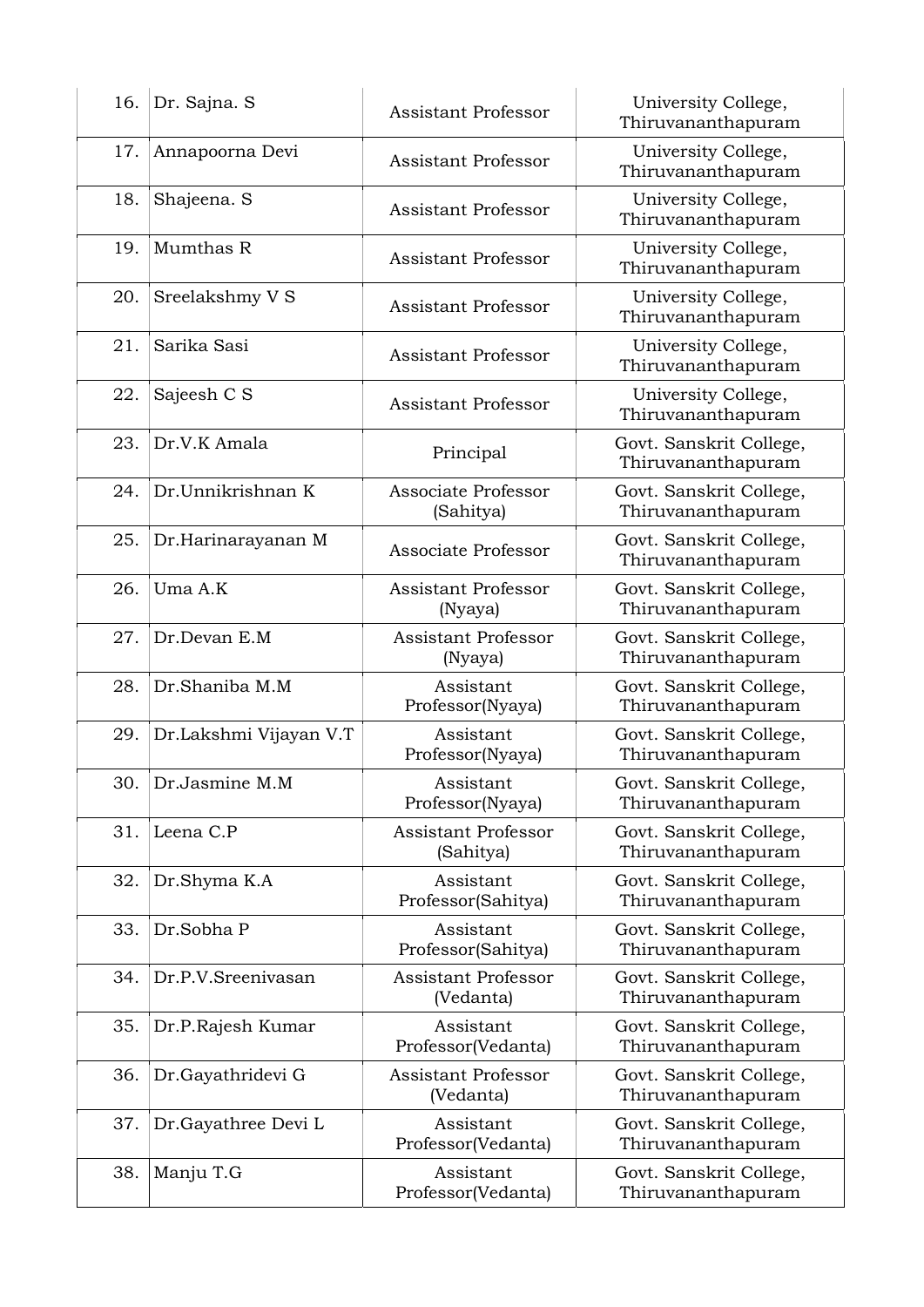| 39. | Dr.Pradeepvarma P.K                | <b>Assistant Professor</b><br>(Vyakarana) | Govt. Sanskrit College,<br>Thiruvananthapuram |
|-----|------------------------------------|-------------------------------------------|-----------------------------------------------|
| 40. | Bindhya K.S                        | <b>Assistant Professor</b><br>(Vyakarana) | Govt. Sanskrit College,<br>Thiruvananthapuram |
| 41. | Vinod Kumar<br>Kattumunda          | <b>Assistant Professor</b><br>(Vyakarana) | Govt. Sanskrit College,<br>Thiruvananthapuram |
| 42. | Dr.Renil Dev M.R                   | <b>Assistant Professor</b><br>(Vyakarana) | Govt. Sanskrit College,<br>Thiruvananthapuram |
| 43. | Dr.Sujith S                        | <b>Assistant Professor</b><br>(Vyakarana) | Govt. Sanskrit College,<br>Thiruvananthapuram |
| 44. | Dr.Sodheesh O.S                    | Assistant Professor                       | Govt.Sanskrit College,<br>Thiruvananthapuram  |
| 45. | Dr.Girish M.P                      | <b>Assistant Professor</b>                | Govt.Sanskrit College,<br>Thiruvananthapuram  |
| 46. | Dr.Jayakrishnan<br>Nampoothiri N.D | <b>Assistant Professor</b>                | Govt.Sanskrit College,<br>Thiruvananthapuram  |
| 47. | Krishnendra S                      | <b>Assistant Professor</b>                | Govt.Sanskrit College,<br>Thiruvananthapuram  |
| 48. | Anandaraj G                        | <b>Assistant Professor</b>                | HHMSPB NSS College for<br>Women Neeramankara  |
| 49. | Dr.Aryambika S.V                   | <b>Assistant Professor</b>                | Mahatma Gandhi College,<br>Thiruvananthapuram |
| 50. | Girish U                           | <b>Assistant Professor</b>                | Fatima Mata National College,<br>Kollam       |
| 51. | Susanth S                          | <b>Assistant Professor</b>                | K.S.M.D.B College<br>Sasthamcotta             |
| 52. | Dr.Sreejith T.G                    | <b>Assistant Professor</b>                | K.S.M.D.B College<br>Sasthamcotta             |
| 53. | Susmisabu                          | <b>Assistant Professor</b>                | K.S.M.D.B College<br>Sasthamcotta             |
| 54. | Vijayalekshmi R                    | <b>Assistant Professor</b>                | K.S.M.D.B College<br>Sasthamcotta             |
| 55. | Jyothilekshmi T.M                  | <b>Assistant Professor</b>                | K.S.M.D.B College<br>Sasthamcotta             |
| 56. | Jayanthi S                         | <b>Assistant Professor</b>                | K.S.M.D.B College<br>Sasthamcotta             |
| 57. | Dr.Bineesh E.K                     | <b>Assistant Professor</b>                | NSS College Nilamel                           |
| 58. | Dr. Sreeja Pridarshini S           | <b>Assistant Professor</b>                | S N College, Kollam                           |
| 59. | Dr. Bera R Uday                    | Assistant Professor                       | S N College, Kollam                           |
| 60. | Dr. Anjali B                       | Assistant Professor                       | S N College, Kollam                           |
| 61. | Dr. K S Jayasree                   | <b>Assistant Professor</b>                | S N College, Kollam                           |
| 62. | Dr.V.Dinesh                        | Associate Professor                       | Bishop Moore College,<br>Mavelikkara          |
| 63. | Dr.Monikandhan                     | Assistant Professor                       | NSS College, Cherthala                        |